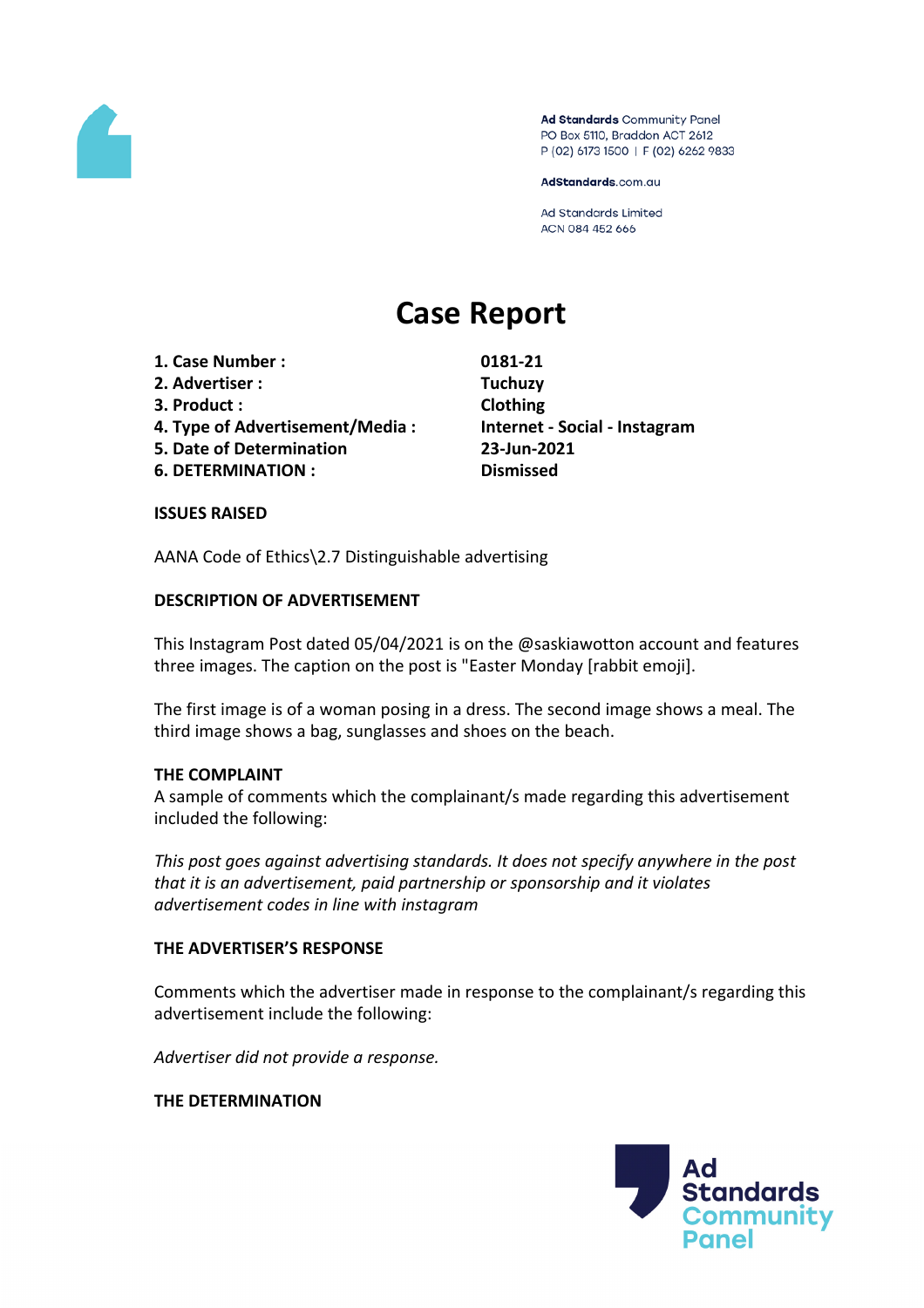

The Ad Standards Community Panel (the Panel) considered whether this advertisement breaches Section 2 of the AANA Code of Ethics (the Code).

The Panel noted the complainant's concern that the Instagram post does not specify that it is an advertisement.

The Panel viewed the post and noted the advertiser had not provided a response.

# *Section 2.7: Advertising or Marketing Communication shall be clearly distinguishable as such.*

# **Does the material constitute an 'advertising or marketing communication'?**

The Panel noted the definition of advertising in the Code. Advertising means: "any advertising, marketing communication or material which is published or broadcast using any Medium or any activity which is undertaken by, or on behalf of an advertiser or marketer,

- over which the advertiser or marketer has a reasonable degree of control, and
- that draws the attention of the public in a manner calculated to promote or oppose directly or indirectly a product, service, person, organisation or line of conduct".

The Panel considered that the post did not have a caption or comments which mention the advertiser. The Panel noted that the advertiser was tagged in the first of four images, however this is not immediately visible to people viewing the post. The Panel noted that a consumer needs to specifically click on the image to view the tagged brand.

The Panel considered that the dress worn by Ms Wotton in the first image was the main focus of this image, however there was no direct call to action in the post or caption for people to purchase the dress. The Panel noted that the tag in the image was to the advertiser's Instagram page, and was not specifically identifying the product or where to purchase it.

The Panel noted that it is common practice for Instagram users interested in fashion to tag the brands they are wearing in their posts, and that this in itself is not an indication that they had received the product for free, or that they were paid to post about the product.

The Panel noted that another brand had been tagged in the fourth image, and another brand was pictured with the label clearly visible. The Panel noted that both these brands had confirmed that Ms Wotton had purchased the products and that there was no arrangement between them and Ms Wotton for her to post.

The Panel noted that Ms Wotton did not have a manager or contact information for product partnerships available in her Instagram bio, and did not appear to regularly engage in paid promotions for brands.